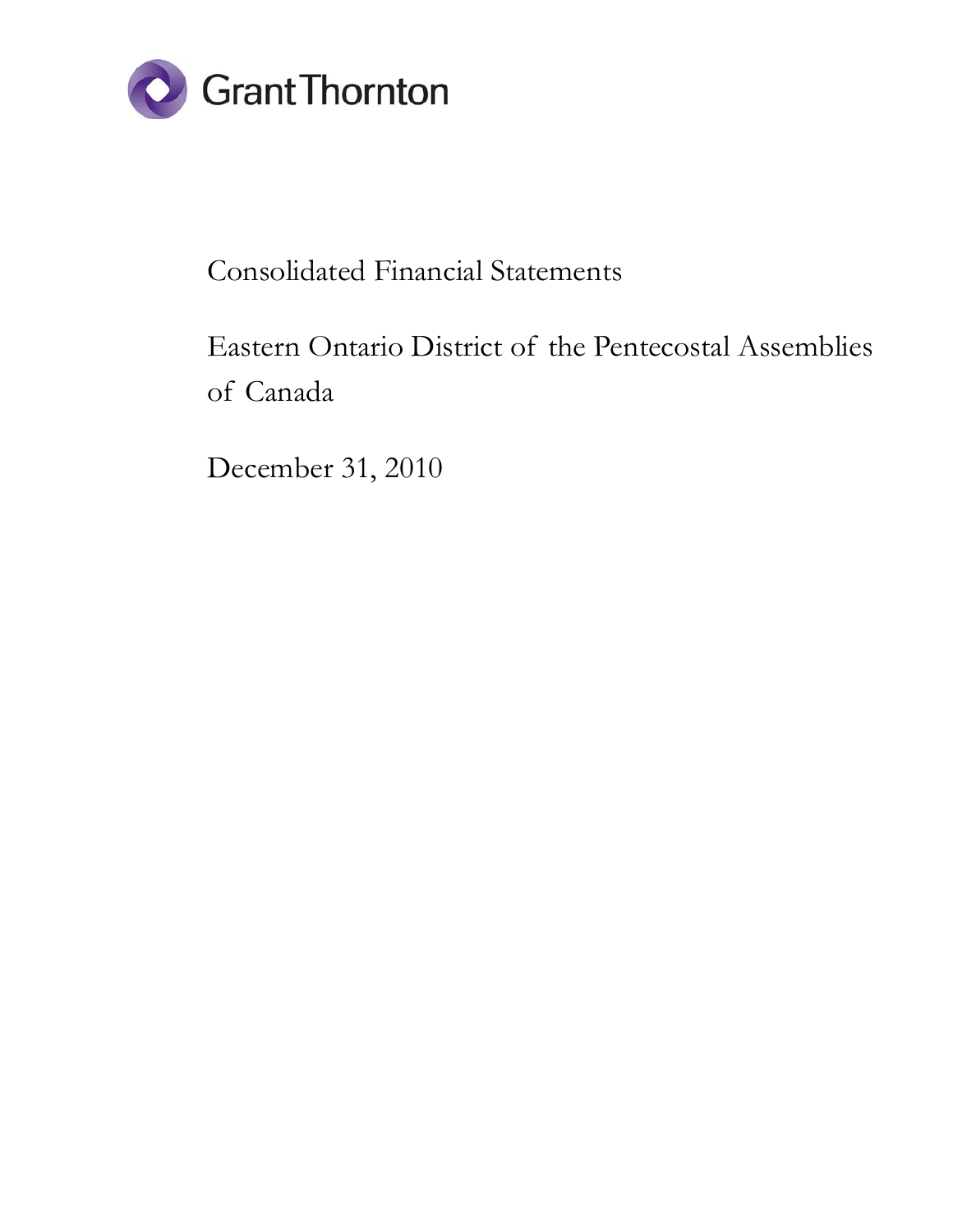# **Contents**

|                                                 | Page     |
|-------------------------------------------------|----------|
| Independent Auditor's Report                    | $1 - 2$  |
| Consolidated Statement of Financial Position    | 3        |
| <b>Consolidated Statement of Activities</b>     | 4        |
| Consolidated Statement of Changes in Net Assets | 5        |
| <b>Consolidated Statement of Cash Flows</b>     | 6        |
| Notes to Consolidated Financial Statements      | $7 - 17$ |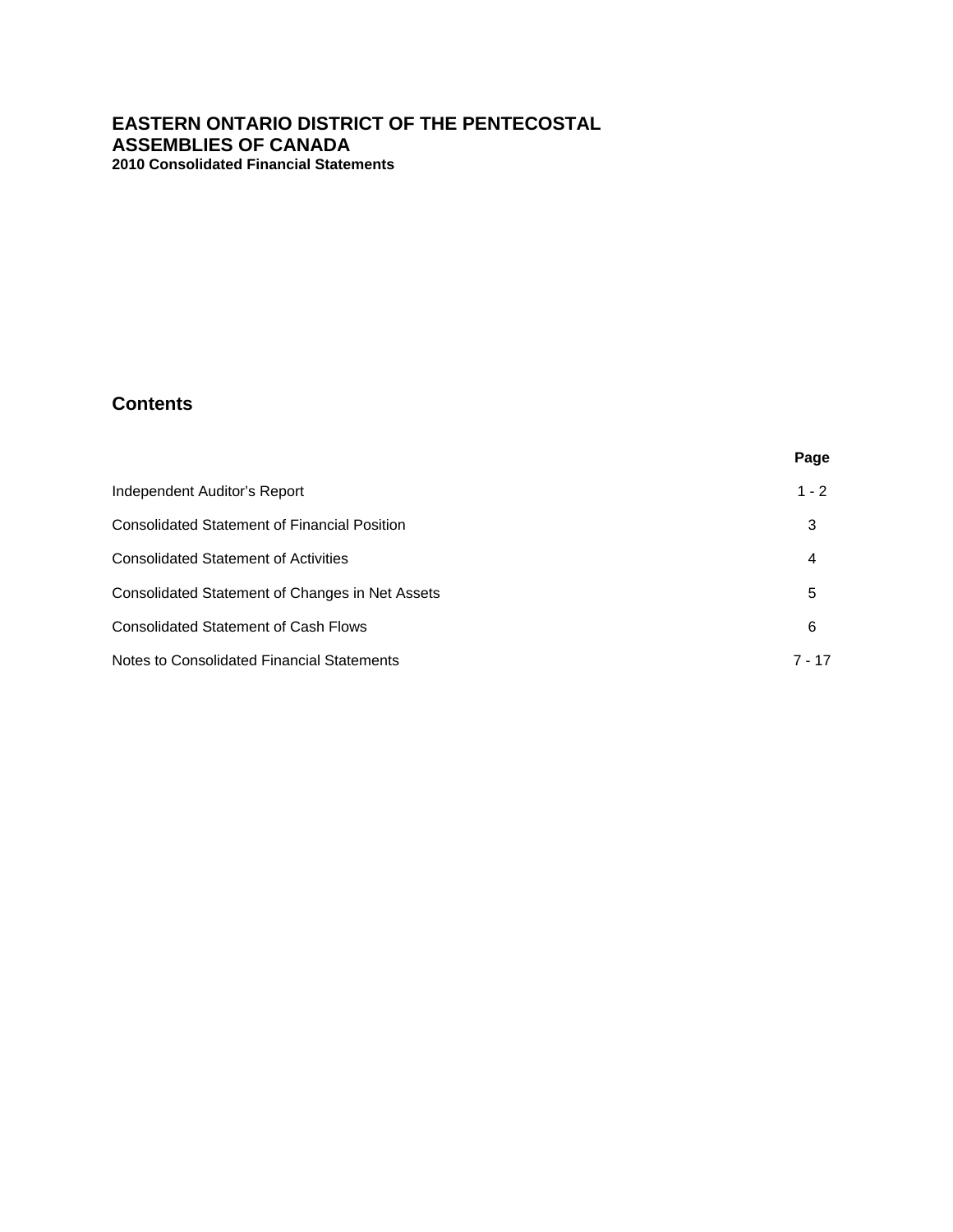

## **Independent Auditor's Report**

**Grant Thornton LLP**  Suite 200 41 Valleybrook Drive Toronto, ON M3B 2S6 T (416) 449-9171 F (416) 449-7401 www.GrantThornton.ca

**To the District Executive of the Eastern Ontario District of The Pentecostal Assemblies of Canada**

We have audited the accompanying consolidated financial statements of the Eastern Ontario District of The Pentecostal Assemblies of Canada, which comprise the consolidated statement of financial position as at December 31, 2010, and the consolidated statements of activities, changes in net assets and cash flows for the year then ended, and a summary of significant accounting policies and other explanatory information.

#### **Management's responsibility for the consolidated financial statements**

Management is responsible for the preparation and fair presentation of these consolidated financial statements in accordance with Canadian generally accepted accounting principles, and for such internal control as management determines is necessary to enable the preparation of financial statements that are free from material misstatement, whether due to fraud or error.

#### **Auditor's responsibility**

Our responsibility is to express an opinion on these consolidated financial statements based on our audit. We conducted our audit in accordance with Canadian generally accepted auditing standards. Those standards require that we comply with ethical requirements and plan and perform the audit to obtain reasonable assurance about whether the financial statements are free from material misstatement.

entity's internal control. An audit also includes evaluating the appropriateness of accounting policies used and the<br>recessed larges of accounting estimates made by magaziness to a vielles avaluation the avanall appearatio An audit involves performing procedures to obtain audit evidence about the amounts and disclosures in the consolidated financial statements. The procedures selected depend on the auditor's judgment, including the assessment of the risks of material misstatement of the consolidated financial statements, whether due to fraud or error. In making those risk assessments, the auditor considers internal control relevant to the entity's preparation and fair presentation of the consolidated financial statements in order to design audit procedures that are appropriate in the circumstances, but not for the purpose of expressing an opinion on the effectiveness of the reasonableness of accounting estimates made by management, as well as evaluating the overall presentation of the consolidated financial statements.

We believe that the audit evidence we have obtained is sufficient and appropriate to provide a basis for our audit opinion.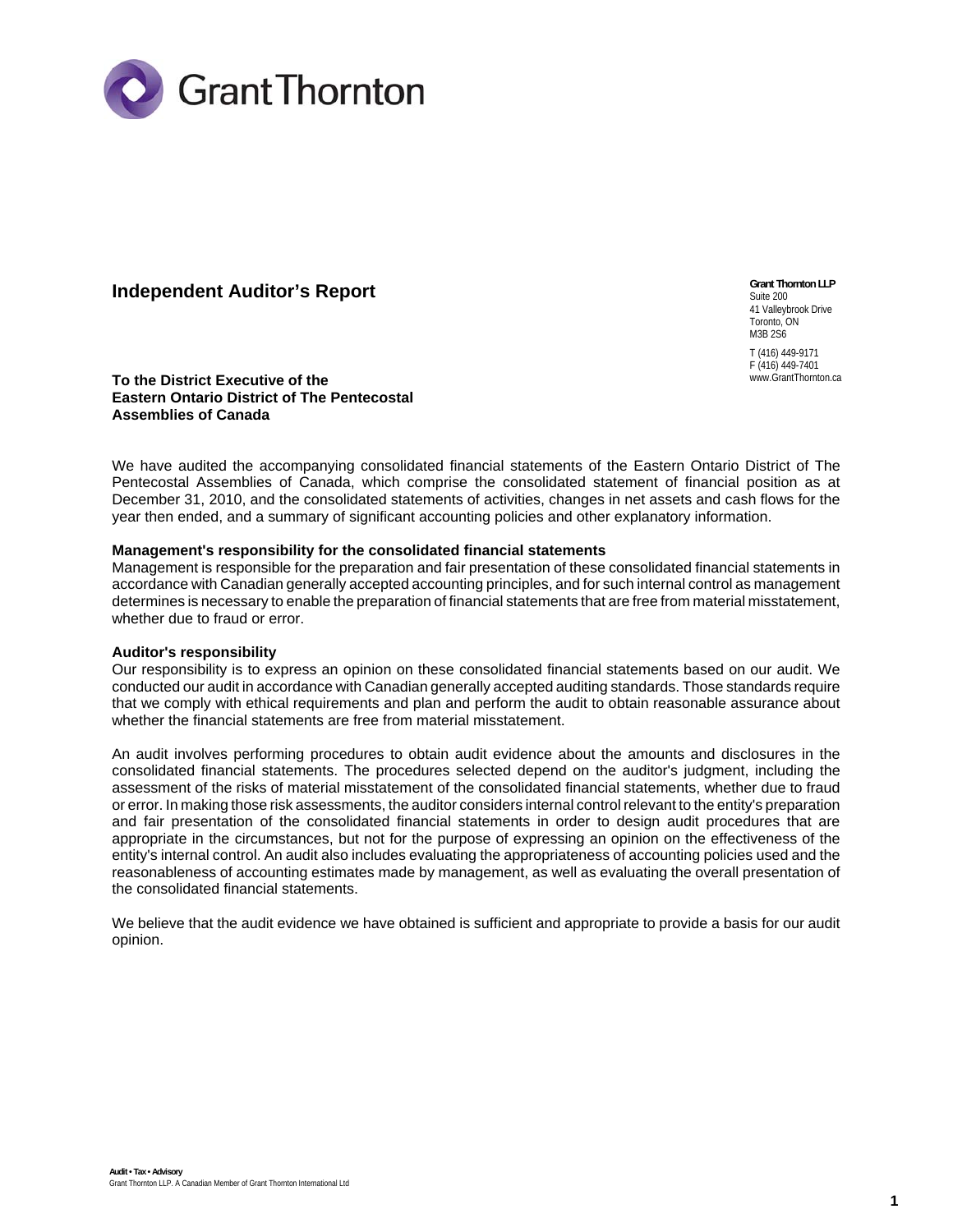

#### **Opinion**

In our opinion, the consolidated financial statements present fairly, in all material respects, the consolidated financial position of the Eastern Ontario District of The Pentecostal Assemblies of Canada as at December 31, 2010, and the results of its operations and its cash flows for the year then ended in accordance with Canadian generally accepted accounting principles.

Grant Thornton LLP

Chartered Accountants, Licensed Public Accountants Toronto, Canada April 8, 2011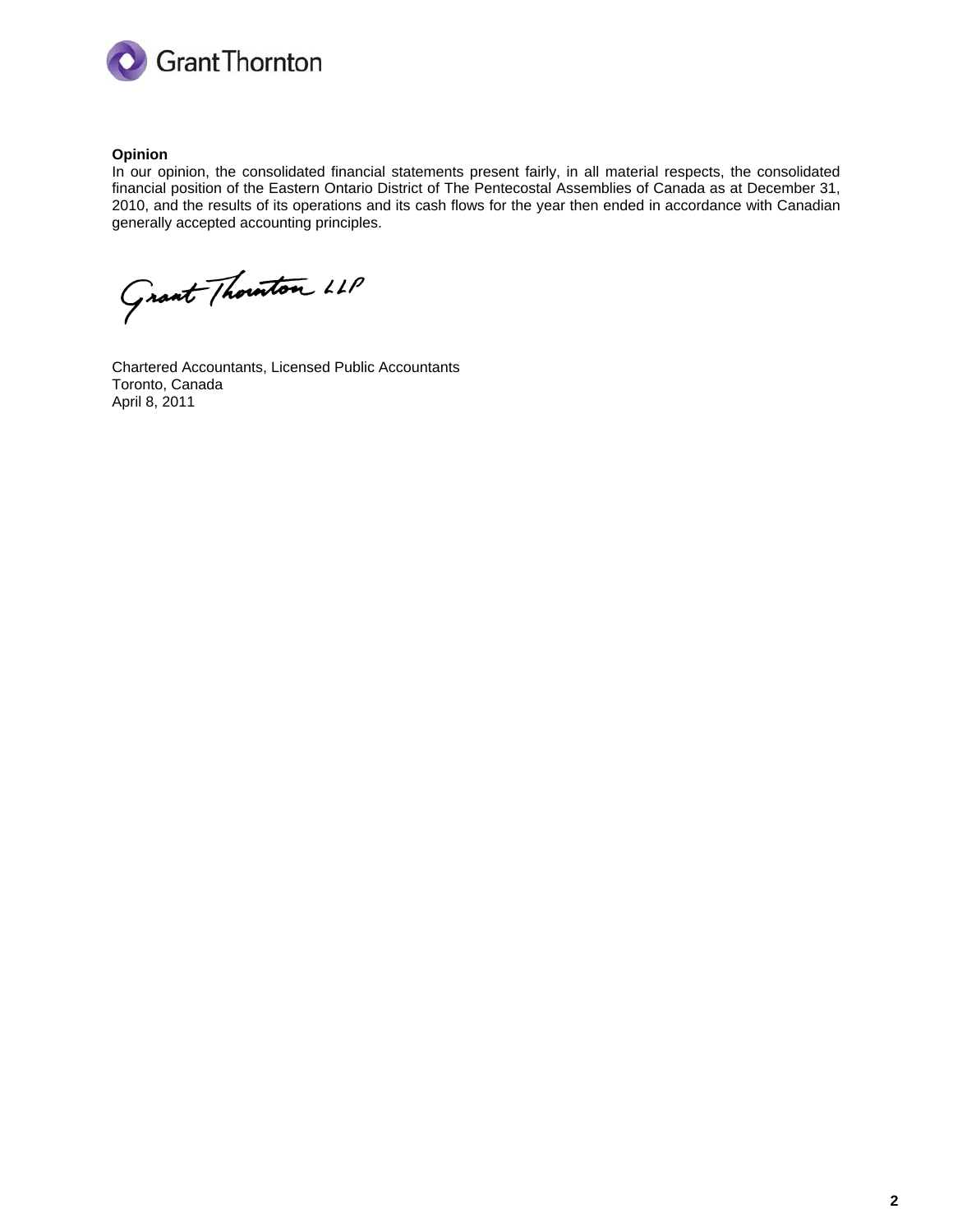# **EASTERN ONTARIO DISTRICT OF THE PENTECOSTAL ASSEMBLIES OF CANADA**

**Consolidated Statement of Financial Position As at December 31**

|                                                                 | 2010                       |  |                             |                          |                |                                                            | 2009           |       |             |       |               |
|-----------------------------------------------------------------|----------------------------|--|-----------------------------|--------------------------|----------------|------------------------------------------------------------|----------------|-------|-------------|-------|---------------|
|                                                                 | General<br><b>District</b> |  | Heritage<br><b>Holdings</b> | Lakeshore<br>Pentecostal |                | <b>Ottawa Valley</b><br><b>Pentecostal</b><br>Camp<br>Camp |                | Total |             | Total |               |
| <b>ASSETS</b>                                                   |                            |  |                             |                          |                |                                                            |                |       |             |       |               |
| <b>Current assets</b>                                           |                            |  |                             |                          |                |                                                            |                |       |             |       |               |
| \$<br>Cash                                                      | 75,796 \$                  |  |                             | \$                       | 45,693         | \$                                                         | 67,539         | \$    | 189,028     | \$    | 157,655       |
| Restricted cash                                                 | 400,000                    |  |                             |                          |                |                                                            |                |       | 400,000     |       |               |
| Accounts receivable                                             | 16,663                     |  | 7,500                       |                          | 78,385         |                                                            | 5,891          |       | 108,439     |       | 159,156       |
| Inventory                                                       | 1,000                      |  |                             |                          | 9,549          |                                                            | 6,950          |       | 17,499      |       | 12,350        |
| Prepaid expenses and deposits<br>Loans receivable               | 42,862                     |  |                             |                          | 16,666         |                                                            | 15,388         |       | 74,916      |       | 67,958        |
| (notes 6 and 15)                                                | 156,982                    |  | $\overline{\phantom{a}}$    |                          | $\blacksquare$ |                                                            | $\blacksquare$ |       | 156,982     |       | 186,509       |
|                                                                 | 693,303                    |  | 7,500                       |                          | 150,293        |                                                            | 95,768         |       | 946,864     |       | 583,628       |
| Property and equipment (note 7)                                 | 373,207                    |  | 1,381,614                   |                          | 2,456,862      |                                                            | 197,168        |       | 4,408,851   |       | 4,368,971     |
| \$                                                              | 1,066,510 \$               |  | 1,389,114                   | \$                       | 2,607,155      | \$                                                         | 292,936        | S     | 5,355,715   | \$    | 4,952,599     |
| <b>LIABILITIES AND NET ASSETS</b><br><b>Current liabilities</b> |                            |  |                             |                          |                |                                                            |                |       |             |       |               |
| Accounts payable and                                            |                            |  |                             |                          |                |                                                            |                |       |             |       |               |
| accrued liabilities<br>\$                                       | 203,635 \$                 |  | 5,169                       | \$                       | 42,364         | \$                                                         | 25,439         | \$    | 276,607     | \$    | 250,189       |
| Current portion of bank                                         |                            |  |                             |                          |                |                                                            |                |       |             |       |               |
| loans (note 8)                                                  | 49,394                     |  |                             |                          |                |                                                            |                |       | 49,394      |       | 126,667       |
| Designated funds payable                                        |                            |  |                             |                          |                |                                                            |                |       |             |       |               |
| (note 9)                                                        | 126,433                    |  |                             |                          | 188,101        |                                                            | 7,924          |       | 322,458     |       | 199,156       |
| Loans payable (notes 10 and 15)                                 | 1,714,294                  |  |                             |                          |                |                                                            |                |       | 1,714,294   |       | 1,753,347     |
| Intercompany loans from District                                |                            |  |                             |                          |                |                                                            |                |       |             |       |               |
| (note 11)                                                       | (3,262,562)                |  | 1,779,861                   |                          | 1,198,393      |                                                            | 284,308        |       |             |       |               |
| Current portion of long-term                                    |                            |  |                             |                          |                |                                                            |                |       |             |       |               |
| debt (note 12)                                                  |                            |  | 50,000                      |                          | 54,094         |                                                            | 21,627         |       | 125,721     |       | 121,490       |
|                                                                 | (1, 168, 806)              |  | 1,835,030                   |                          | 1,482,952      |                                                            | 339,298        |       | 2,488,474   |       | 2,450,849     |
|                                                                 | 1,429,338                  |  |                             |                          |                |                                                            |                |       | 1,429,338   |       |               |
| Bank loans (note 8)<br>Long-term debt (note 12)                 |                            |  | 1,245,000                   |                          | 727,708        |                                                            | 372,618        |       |             |       | 1,477,618     |
|                                                                 |                            |  |                             |                          |                |                                                            |                |       | 2,345,326   |       | 2,472,495     |
|                                                                 | 260.532                    |  | 3,080,030                   |                          | 2.210.660      |                                                            | 711.916        |       | 6,263,138   |       | 6,400,962     |
| Net assets                                                      |                            |  |                             |                          |                |                                                            |                |       |             |       |               |
| Invested in property and                                        |                            |  |                             |                          |                |                                                            |                |       |             |       |               |
| equipment (note 13)                                             | 373,207                    |  |                             |                          | 476,667        |                                                            |                |       | 849,874     |       | 787,980       |
| Unrestricted                                                    | 432,771                    |  | (1,690,916)                 |                          | (80, 172)      |                                                            | (418,980)      |       | (1,757,297) |       | (2, 236, 343) |
|                                                                 | 805,978                    |  | (1,690,916)                 |                          | 396,495        |                                                            | (418,980)      |       | (907, 423)  |       | (1, 448, 363) |
| \$                                                              | 1,066,510 \$               |  | 1,389,114                   | \$                       | 2,607,155      | \$                                                         | 292,936        | \$    | 5,355,715   | \$    | 4,952,599     |
| See accompanying notes                                          |                            |  |                             |                          |                |                                                            |                |       |             |       |               |

**On behalf of the Board: Conservery Conservery Conservery Conservery Conservery Conservery Conservery Conservery**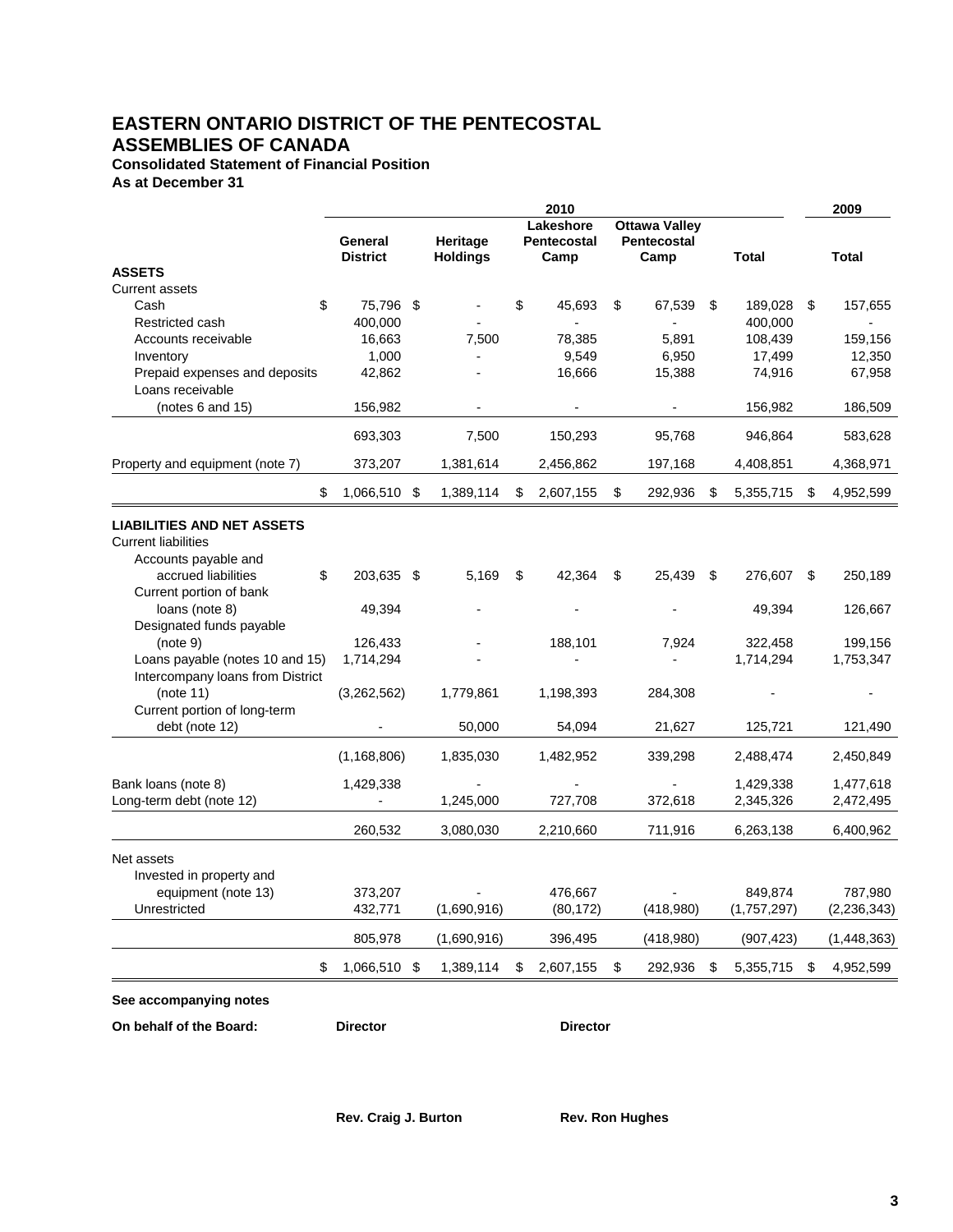# **EASTERN ONTARIO DISTRICT OF THE PENTECOSTAL ASSEMBLIES OF CANADA**

## **Consolidated Statement of Activities**

**Year ended December 31**

|                                        |                            |      |                             | 2010                             |    |                                             |   |            | 2009            |
|----------------------------------------|----------------------------|------|-----------------------------|----------------------------------|----|---------------------------------------------|---|------------|-----------------|
|                                        | General<br><b>District</b> |      | Heritage<br><b>Holdings</b> | Lakeshore<br>Pentecostal<br>Camp |    | <b>Ottawa Valley</b><br>Pentecostal<br>Camp |   | Total      | Total           |
| Revenue                                |                            |      |                             |                                  |    |                                             |   |            |                 |
| <b>Tithes</b>                          |                            |      |                             |                                  |    |                                             |   |            |                 |
| Churches                               | 2,205,641<br>\$            | \$   |                             | \$                               | \$ |                                             | S | 2,205,641  | \$<br>2,075,819 |
| <b>Credential holders</b>              | 356,370                    |      |                             |                                  |    |                                             |   | 356,370    | 261,332         |
| Sales and rentals                      | $\overline{a}$             |      |                             | 728,557                          |    | 219,086                                     |   | 947,643    | 951,610         |
| Donations and offerings                | 48,393                     |      |                             | 460,464                          |    | 125,921                                     |   | 634,778    | 535,193         |
| Ministries registration and offerings  | 330,994                    |      |                             |                                  |    |                                             |   | 330,994    | 310,429         |
| <b>Registration fees</b>               | 2,674                      |      |                             | 145,260                          |    | 81,167                                      |   | 229,101    | 215,172         |
| Chaplaincy government contracts        | 112,546                    |      |                             |                                  |    |                                             |   | 112,546    | 149,494         |
| Other                                  | 2,457                      |      |                             |                                  |    | 4,054                                       |   | 6,511      | 5,702           |
| Interest                               | 32,994                     |      |                             | 1,335                            |    |                                             |   | 34,329     | 9,862           |
| Rent                                   |                            |      | 18,400                      |                                  |    |                                             |   | 18,400     | 16,153          |
| Conferences and conventions            | 4,323                      |      |                             |                                  |    |                                             |   | 4,323      | 55,433          |
|                                        |                            |      |                             |                                  |    |                                             |   |            |                 |
|                                        | 3,096,392                  |      | 18,400                      | 1,335,616                        |    | 430,228                                     |   | 4,880,636  | 4,586,199       |
| Expenditures                           |                            |      |                             |                                  |    |                                             |   |            |                 |
| Salaries and benefits                  | 863,449                    |      |                             | 260,989                          |    | 112,772                                     |   | 1,237,210  | 1,233,165       |
| Camp operations                        |                            |      |                             | 352,905                          |    | 116,603                                     |   | 469,508    | 444,120         |
| Building and property                  | 19,793                     |      | 32,412                      | 288,854                          |    | 86,793                                      |   | 427,852    | 490,864         |
| Church ministries                      | 334,876                    |      |                             |                                  |    |                                             |   | 334,876    | 301,175         |
| Administration and office              | 202,420                    |      | 6,009                       | 79,728                           |    | 34,809                                      |   | 322,966    | 351,562         |
| Subsidies and donations                | 302,904                    |      |                             |                                  |    |                                             |   | 302,904    | 255,518         |
| <b>Bible colleges</b>                  | 264,318                    |      |                             |                                  |    |                                             |   | 264,318    | 239,062         |
| National Office tithes                 | 223,109                    |      |                             |                                  |    |                                             |   | 223,109    | 207,713         |
| Interest and bank charges              | 153,139                    |      |                             | 21,033                           |    | 7,555                                       |   | 181,727    | 189,933         |
| Interest on long-term debt             |                            |      | 57,395                      | 41,777                           |    | 21,109                                      |   | 120,281    | 193,149         |
| Chaplain salaries                      | 90,274                     |      | $\overline{a}$              |                                  |    | $\overline{a}$                              |   | 90,274     | 134,802         |
| Pastoral and church care               | 79,091                     |      |                             |                                  |    |                                             |   | 79,091     | 114,374         |
| Designated funds                       | $\overline{\phantom{a}}$   |      |                             | 51,239                           |    | 12,655                                      |   | 63,894     | 67,228          |
| Other                                  | 19,733                     |      |                             |                                  |    |                                             |   | 19,733     | 59,007          |
| Conferences and conventions            | 18,810                     |      |                             |                                  |    |                                             |   | 18,810     | 4,875           |
| District conference                    | 3,291                      |      |                             |                                  |    |                                             |   | 3,291      | 101,316         |
|                                        |                            |      |                             |                                  |    |                                             |   |            |                 |
|                                        | 2,575,207                  |      | 95,816                      | 1,096,525                        |    | 392,296                                     |   | 4,159,844  | 4,387,863       |
| Excess (deficiency) of revenue over    |                            |      |                             |                                  |    |                                             |   |            |                 |
| expenditures from operations           | 521,185                    |      | (77, 416)                   | 239,091                          |    | 37,932                                      |   | 720,792    | 198,336         |
| Amortization of property and equipment | (19, 184)                  |      | (28, 351)                   | (113, 790)                       |    | (18, 527)                                   |   | (179, 852) | (182, 023)      |
| Net subsidies (note 14)                | (127, 212)                 |      | 60,000                      | 12,519                           |    | 54,693                                      |   |            |                 |
|                                        |                            |      |                             |                                  |    |                                             |   |            |                 |
|                                        | (146, 396)                 |      | 31,649                      | (101, 271)                       |    | 36,166                                      |   | (179, 852) | (182, 023)      |
| Excess (deficiency) of revenue         |                            |      |                             |                                  |    |                                             |   |            |                 |
| over expenditures                      | \$<br>374,789              | - \$ | (45, 767)                   | \$<br>137,820                    | -S | 74,098 \$                                   |   | 540,940    | \$<br>16,313    |
|                                        |                            |      |                             |                                  |    |                                             |   |            |                 |

**See accompanying notes**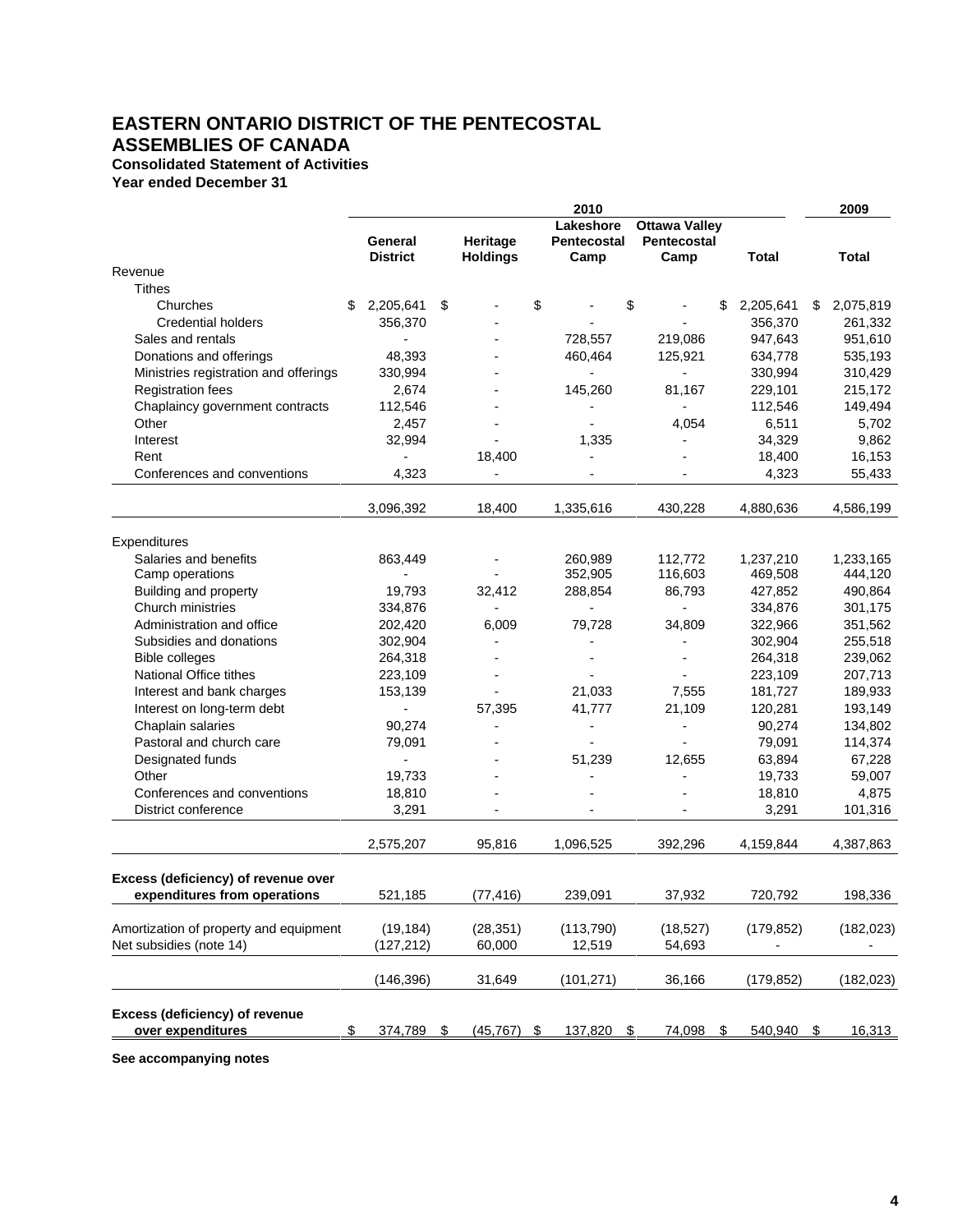# **EASTERN ONTARIO DISTRICT OF THE PENTECOSTAL ASSEMBLIES OF CANADA**

#### **Consolidated Statement of Changes in Net Assets**

**Year ended December 31**

|     |                                                                                                                                                                                                      | 2010 |                                                                            |    |                                              | 2009             |             |
|-----|------------------------------------------------------------------------------------------------------------------------------------------------------------------------------------------------------|------|----------------------------------------------------------------------------|----|----------------------------------------------|------------------|-------------|
|     |                                                                                                                                                                                                      |      | <b>Invested in</b><br><b>Property and</b><br><b>Equipment</b><br>(note 13) |    | <b>Unrestricted</b>                          | Total            | Total       |
| (a) | <b>General District</b>                                                                                                                                                                              |      |                                                                            |    |                                              |                  |             |
|     | Net assets, beginning of year                                                                                                                                                                        | \$   | 387,001                                                                    | -S | 44,188                                       | \$<br>431,189 \$ | 340,867     |
|     | Excess (deficiency) of revenue over expenditures                                                                                                                                                     |      | (19, 184)                                                                  |    | 393,973                                      | 374,789          | 90,322      |
|     | Invested in property and equipment<br>Purchase of property and equipment                                                                                                                             |      | 5,390                                                                      |    | (5,390)                                      |                  |             |
|     | Net assets, end of year                                                                                                                                                                              |      | 373,207                                                                    |    | 432,771                                      | 805,978          | 431,189     |
| (b) | <b>Heritage Holdings</b>                                                                                                                                                                             |      |                                                                            |    |                                              |                  |             |
|     | Net assets, beginning of year                                                                                                                                                                        |      | 54,623                                                                     |    | (1,699,772)                                  | (1,645,149)      | (1,486,288) |
|     | Deficiency of revenue over expenditures                                                                                                                                                              |      | (28, 351)                                                                  |    | (17, 416)                                    | (45, 767)        | (158, 861)  |
|     | Invested in property and equipment<br>Purchase of property and equipment<br>Repayment of long-term debt<br>Change in applicable portion of loan from District                                        |      | 10,342<br>50,000<br>(86, 614)                                              |    | (10, 342)<br>(50,000)<br>86,614              |                  |             |
|     | Net assets, end of year                                                                                                                                                                              |      |                                                                            |    | (1,690,916)                                  | (1,690,916)      | (1,645,149) |
| (c) | <b>Lakeshore Pentecostal Camp</b>                                                                                                                                                                    |      |                                                                            |    |                                              |                  |             |
|     | Net assets, beginning of year                                                                                                                                                                        |      | 346,356                                                                    |    | (87, 681)                                    | 258,675          | 183,908     |
|     | Excess (deficiency) of revenue over expenditures                                                                                                                                                     |      | (113, 790)                                                                 |    | 251,610                                      | 137,820          | 74,767      |
|     | Invested in property and equipment<br>Purchase of property and equipment<br>Repayment of loan from District<br>Repayment of long-term debt                                                           |      | 192,125<br>19<br>51,957                                                    |    | (192, 125)<br>(19)<br>(51, 957)              |                  |             |
|     | Net assets, end of year                                                                                                                                                                              |      | 476,667                                                                    |    | (80, 172)                                    | 396,495          | 258,675     |
| (d) | <b>Ottawa Valley Pentecostal Camp</b>                                                                                                                                                                |      |                                                                            |    |                                              |                  |             |
|     | Net assets, beginning of year                                                                                                                                                                        |      |                                                                            |    | (493,078)                                    | (493,078)        | (503, 163)  |
|     | Excess (deficiency) of revenue over expenditures                                                                                                                                                     |      | (18, 527)                                                                  |    | 92,625                                       | 74,098           | 10,085      |
|     | Invested in property and equipment<br>Purchase of property and equipment<br>Repayment of loan from District<br>Repayment of long-term debt<br>Change in non-applicable portion of loan from District |      | 11,875<br>16,001<br>20,981<br>(30, 330)                                    |    | (11, 875)<br>(16,001)<br>(20, 981)<br>30,330 |                  |             |
|     | Net assets, end of year                                                                                                                                                                              |      |                                                                            |    | (418,980)                                    | (418,980)        | (493, 078)  |
|     | Consolidated net assets, end of year                                                                                                                                                                 | \$   | 849,874                                                                    | \$ | $(1,757,297)$ \$                             | $(907, 423)$ \$  | (1,448,363) |

**See accompanying notes**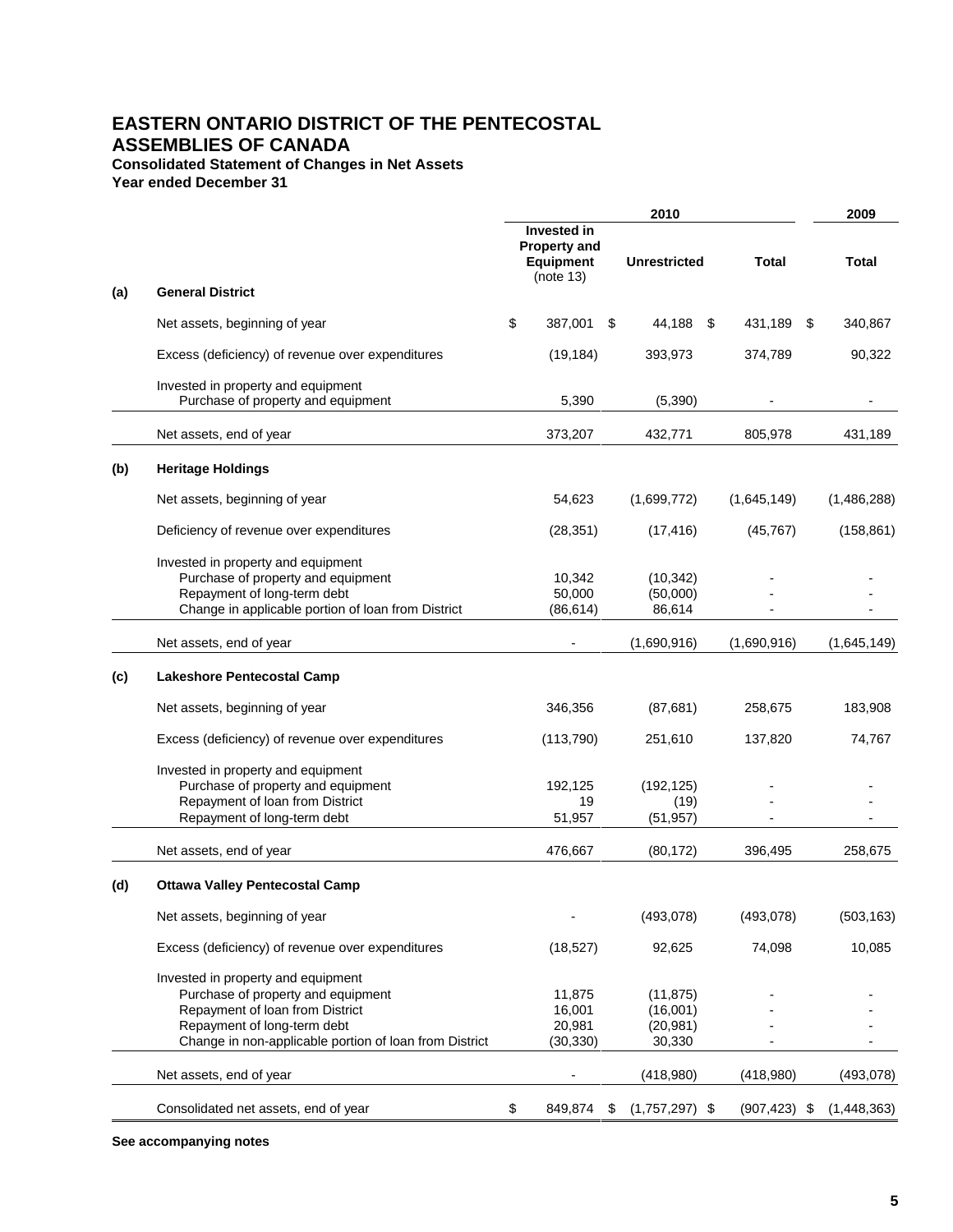### **EASTERN ONTARIO DISTRICT OF THE PENTECOSTAL ASSEMBLIES OF CANADA Consolidated Statement of Cash Flows Year ended December 31**

**2010 2009** Operating activities Excess of revenue over expenditures by the set of the set of the set of the set of the set of the set of the set of the set of the set of the set of the set of the set of the set of the set of the set of the set of the set Add item not involving cash Amortization of property and equipment 179,852 182,023 720,792 198,336 Net change in non-cash working capital items Accounts receivable 60,717 (34,228) Inventory (5,149) (7,560) Prepaid expenses and deposits (6,958) (119) Accounts payable and accrued liabilities 26,418 (115,418) Designated funds payable **123,302** 122,155 Cottage deposits (10,000) and the contract of the contract of the contract of the contract of the contract of the contract of the contract of the contract of the contract of the contract of the contract of the contract of 188,330 (45,170) Cash flows from operating activities **60.6 and 50.6 and 50.6 and 50.6 and 50.6 and 50.6 and 60.6 and 60.6 and 60.6 and 60.6 and 60.6 and 60.6 and 60.6 and 60.6 and 60.6 and 60.6 and 60.6 and 60.6 and 60.6 and 60.6 and 60.6** Financing activities Proceeds of loans payable 201, 200 and 204,924 275,423 Repayment of loans payable (243,977) (183,557)<br>Repayment of bank loans (243,977) (43,007) Repayment of bank loans Repayment of long-term debt (122,938) (691,833) Cash flows from financing activities (287,544) (642,974) Investing activities Net change in loans receivable 29,527 813 Purchase of property and equipment (219,732) (96,781) Proceeds on sale of property  $604,000$ Cash flows from investing activities (190,205) 508,032 Net change in cash during the year 431,373 18,224 Cash, beginning of year 157,655 139,431 Cash, end of year \$ 589,028 \$ 157,655 Cash consists of: Cash \$ 189,028 \$ 157,655 Restricted cash **400,000** - 10 and 10 and 10 and 10 and 10 and 10 and 10 and 10 and 10 and 10 and 10 and 10 and 10 and 10 and 10 and 10 and 10 and 10 and 10 and 10 and 10 and 10 and 10 and 10 and 10 and 10 and 10 and 10 an \$ 589,028 \$ 157,655

**See accompanying notes**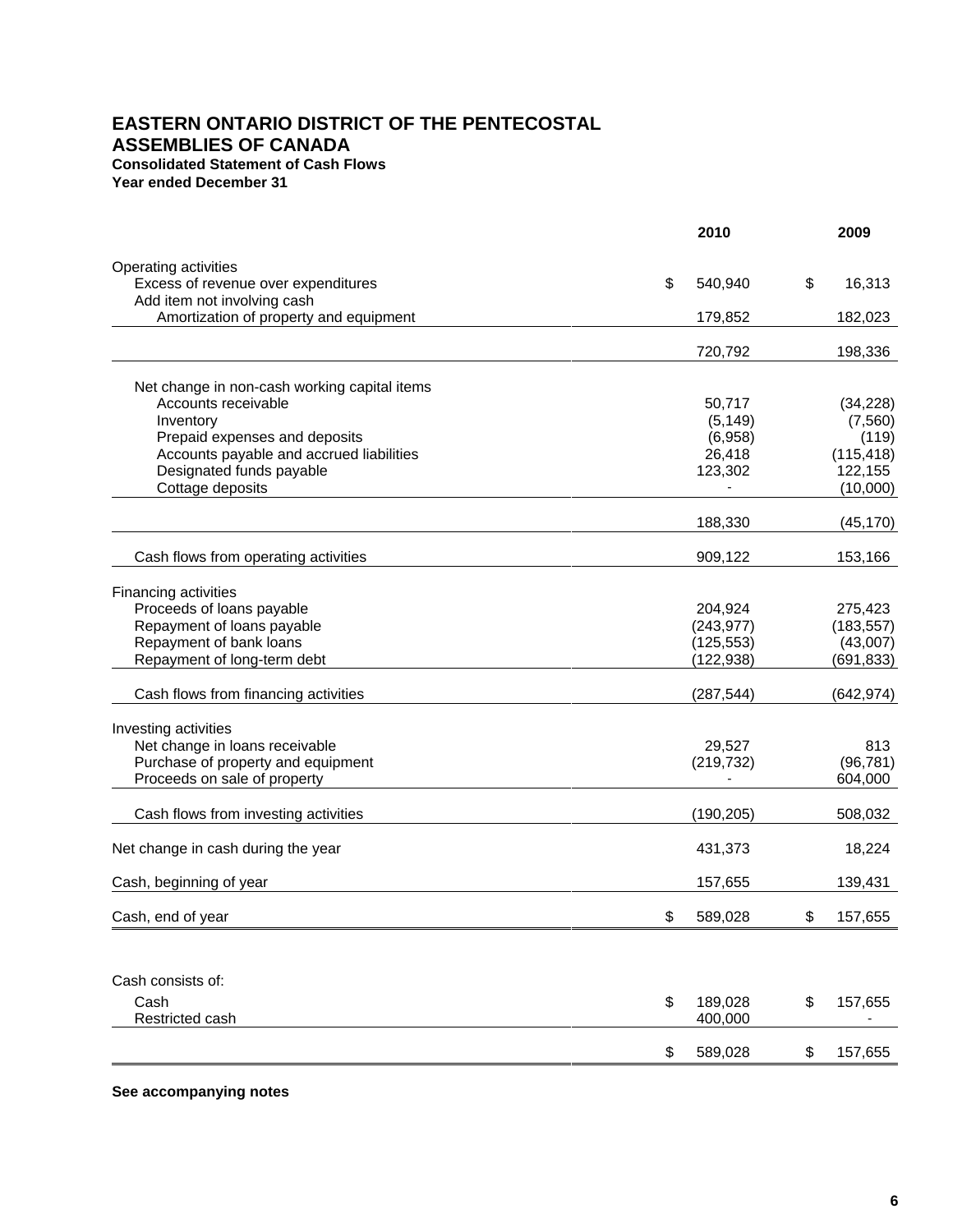#### **1. Purpose of the organization**

The purpose of the Eastern Ontario District of The Pentecostal Assemblies of Canada (the "District") is to promulgate the gospel of Jesus Christ, establish new congregations and provide leadership and support to those churches in the District which are associated with The Pentecostal Assemblies of Canada (the "PAOC"). The District was established by Letters Patent on May 17, 1919, and derives its jurisdiction and authority from the General Conference of The Pentecostal Assemblies of Canada. The District is a registered charity under the Income Tax Act (Canada) and is exempt from income taxes.

#### **2. Working capital deficiency**

As at December 31, 2010, the District's current liabilities exceed its current assets by \$1,541,610 (2009 - \$1,867,221) and the District has a net asset deficiency of \$907,423 (2009 - \$1,448,363). The working capital position of the District has improved since last year. The District's ability to continue to improve its financial position is dependent on the support of its member churches, the PAOC, the District's lenders, and a continued surplus position in its operations.

#### **3. Summary of significant accounting policies**

The consolidated financial statements have been prepared by management in accordance with Canadian generally accepted accounting principles, the more significant of which are outlined below.

#### Basis of consolidation

The consolidated financial statements include the accounts of the Eastern Ontario District of The Pentecostal Assemblies of Canada, Eastern Ontario Heritage Holdings (Non-Profit) ("Heritage Holdings"), Lakeshore Pentecostal Camp, and Ottawa Valley Pentecostal Camp.

Heritage Holdings was incorporated without share capital as a not-for-profit organization. The main purpose of the organization is to advance the work of the PAOC by holding land for the District office and a religious retreat centre. The organization is controlled by the District due to common board members.

The camps are registered charities under the Income Tax Act (Canada) and are exempt from income taxes. The camps have specific purposes consistent with the purposes of, and with ultimate accountability to, the District.

#### Use of estimates

The preparation of consolidated financial statements in conformity with Canadian generally accepted accounting principles requires management to make estimates and assumptions that affect the reported amounts of assets and liabilities at the date of the consolidated financial statements and the reported amounts of revenue and expenditures during the year. Actual results could differ from these estimates.

#### Fund accounting

The District follows the principals of fund accounting, under which resources for particular purposes are classified for accounting and reporting into funds corresponding to those purposes.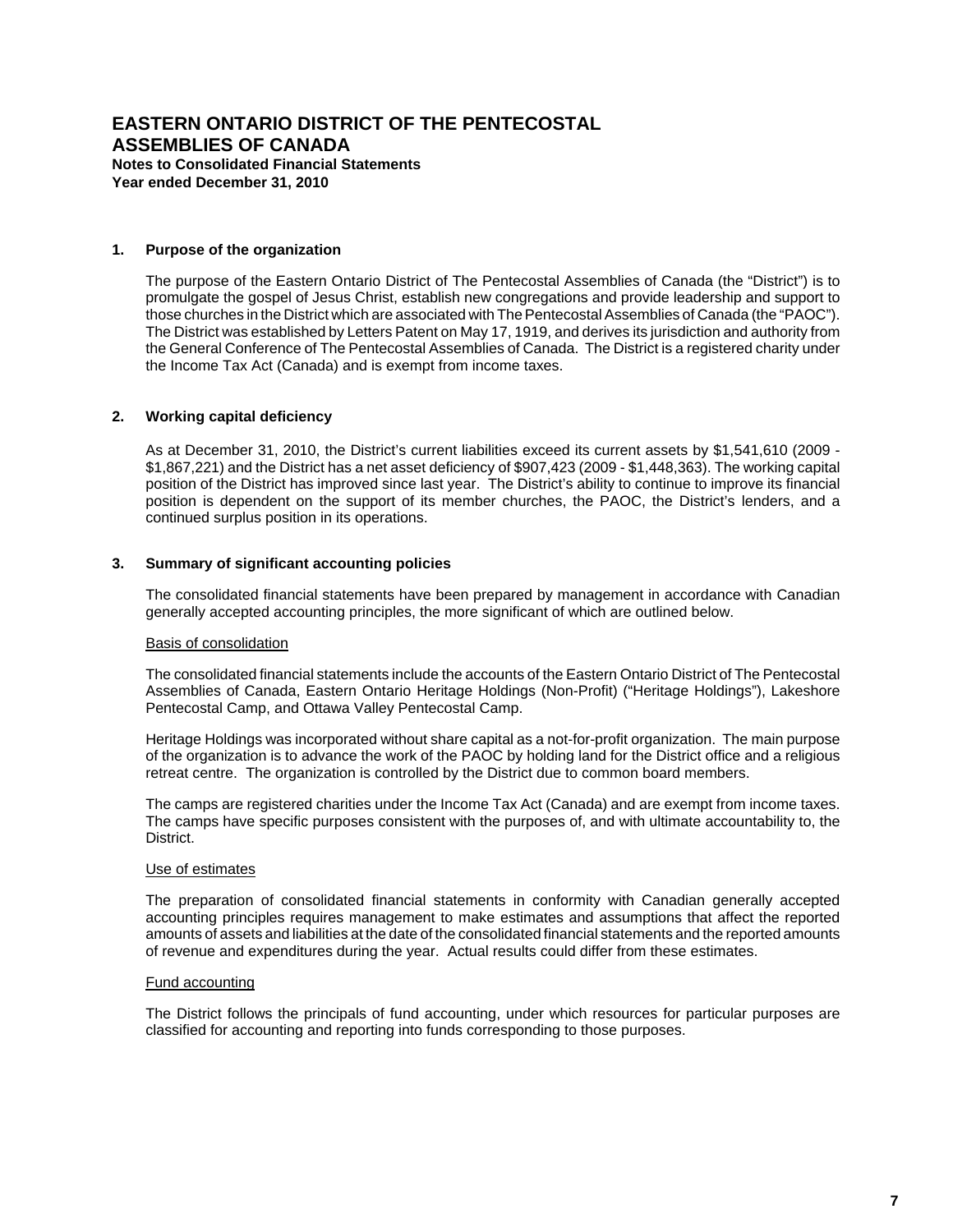#### **3. Summary of significant accounting policies** - continued

#### General District

The General District fund consists of assets, liabilities, revenue and expenditures related to the operation of the District which are not included in other funds.

#### Heritage Holdings

The Heritage Holdings fund consists of the Heritage property and related debt and includes the revenue and expenditures related to this property.

#### Lakeshore Pentecostal Camp

The Lakeshore Pentecostal Camp fund reports the assets, liabilities, revenue and expenditures of the Lakeshore Pentecostal Camp located in Cobourg, Ontario.

#### Ottawa Valley Pentecostal Camp

The Ottawa Valley Pentecostal Camp fund reports the assets, liabilities, revenue and expenditures of the Ottawa Valley Pentecostal Camp located in Cobden, Ontario.

#### **Inventory**

Inventory is stated at the lower of cost and net realizable value with cost being determined on a first-in, firstout basis.

#### Property and equipment

Purchased property and equipment are recorded at cost. Contributed property and equipment are recorded at fair value at the date of contribution. Amortization is recorded on the property and equipment on a declining balance basis as follows, except for the Lakeshore Pentecostal Camp buildings which are amortized over 40 years on a straight-line basis:

| <b>Buildings</b>  | 4%        |
|-------------------|-----------|
| Equipment         | 10% - 20% |
| Computers         | 30%       |
| Site improvements | 10% - 20% |
| Drainage          | 10%       |
| Vehicles          | 30%       |
| Signs             | 20%       |

#### Revenue recognition

The District follows the deferral method of accounting for restricted tithes, donations and offerings. Restricted tithes, donations and offerings are recognized as revenue in the year in which the related expenditures are incurred. To the extent that revenue has not been recognized, it has been reflected as designated funds payable. Unrestricted tithes, donations and offerings are recognized as revenue when received or receivable if the amount to be received can be reasonably estimated and collection is reasonably assured. Sales and rentals, registration fees, chaplaincy government contracts and conference revenue are recognized as the services are provided.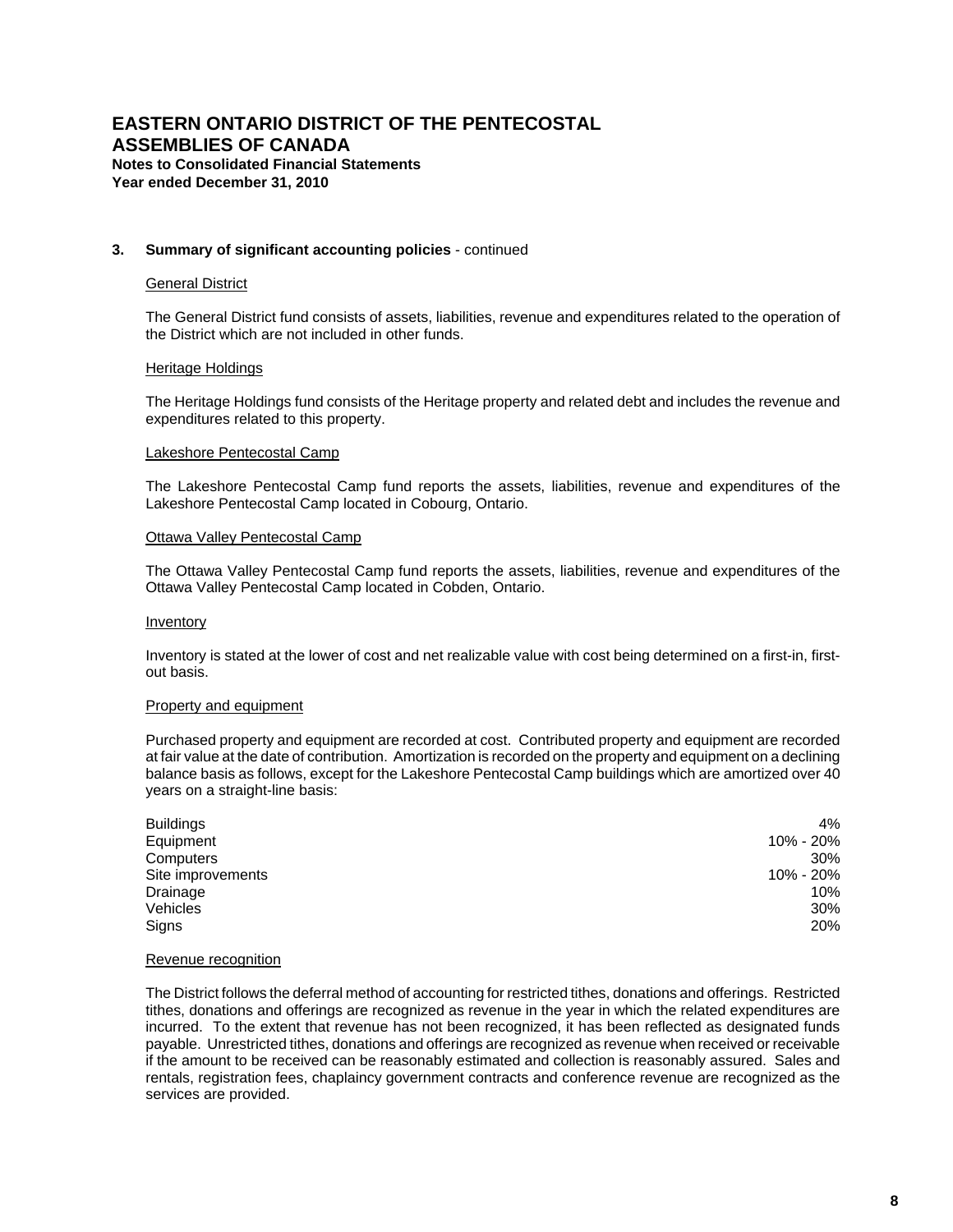#### **3. Summary of significant accounting policies** - continued

#### Volunteer services

The District receives volunteer services, the value of which cannot be reasonably estimated. Therefore, no provision for these amounts is reflected in the consolidated financial statements.

#### Future accounting standards changes

The Accounting Standards Board has issued the new accounting standards for not-for-profit organizations for fiscal years beginning on or after January 1, 2012, with earlier adoption permitted. The District does not anticipate that the new standards will have a significant impact on the financial statements.

#### **4. Objectives, policies and processes for managing capital**

The District's capital comprises the net amounts invested in property and equipment and unrestricted funds of four entities: the Eastern Ontario District of The Pentecostal Assemblies of Canada, Eastern Ontario Heritage Holdings (Non-Profit), Lakeshore Pentecostal Camp, and Ottawa Valley Pentecostal Camp.

The District invests in property and equipment to provide for carrying out its purposes. Each of the camps have campgrounds on which to provide programs for children, youth, and adults to strengthen Christian fellowship, share the Gospel, and to minister to people with special challenges in life.

Funds are externally restricted when either of the General or the District Conferences passes a resolution which requires a financial commitment (e.g. 10% of church tithes received by the District to be sent to support the International Office of the PAOC) or donors subscribe to a cause presented to them by the District or its camps. All such funds are used for their restricted expenditure at the earliest possible time.

Funds are internally restricted when the District Executive, by resolution, determines expenditure or a policy guiding ongoing expenditure. Examples of such resolutions include the decision made to send 10% of church tithes to the regional ministry training college at Master's College and Seminary, and the decision made to provide a percentage of church tithes (by region) to each of the camps. Budgetary restrictions occur when the annual budgets are approved by the District Executive, individually and in consolidation. From 2008 and onwards, debt reduction has been a budgetary priority in order to reduce limitations on ministry expenditures.

Heritage Holdings has a budget based on anticipated costs of holding property (taxes and maintenance) and on rental income.

The camps each have a leadership structure appointed by the District Executive consisting of a Camp Director, a Camp Manager, and a Camp Committee. The Camp Committees develop proposed budgets each year consistent with the camps' purposes and submit them to the District Officers for inclusion in the consolidated budget.

The approved budgets are returned to each of the governing boards of the respective entities to apply and monitor. The District Officers oversee and ensure compliance with budgetary guidelines on a daily basis. The District Executive regularly reviews financial reports for oversight purposes.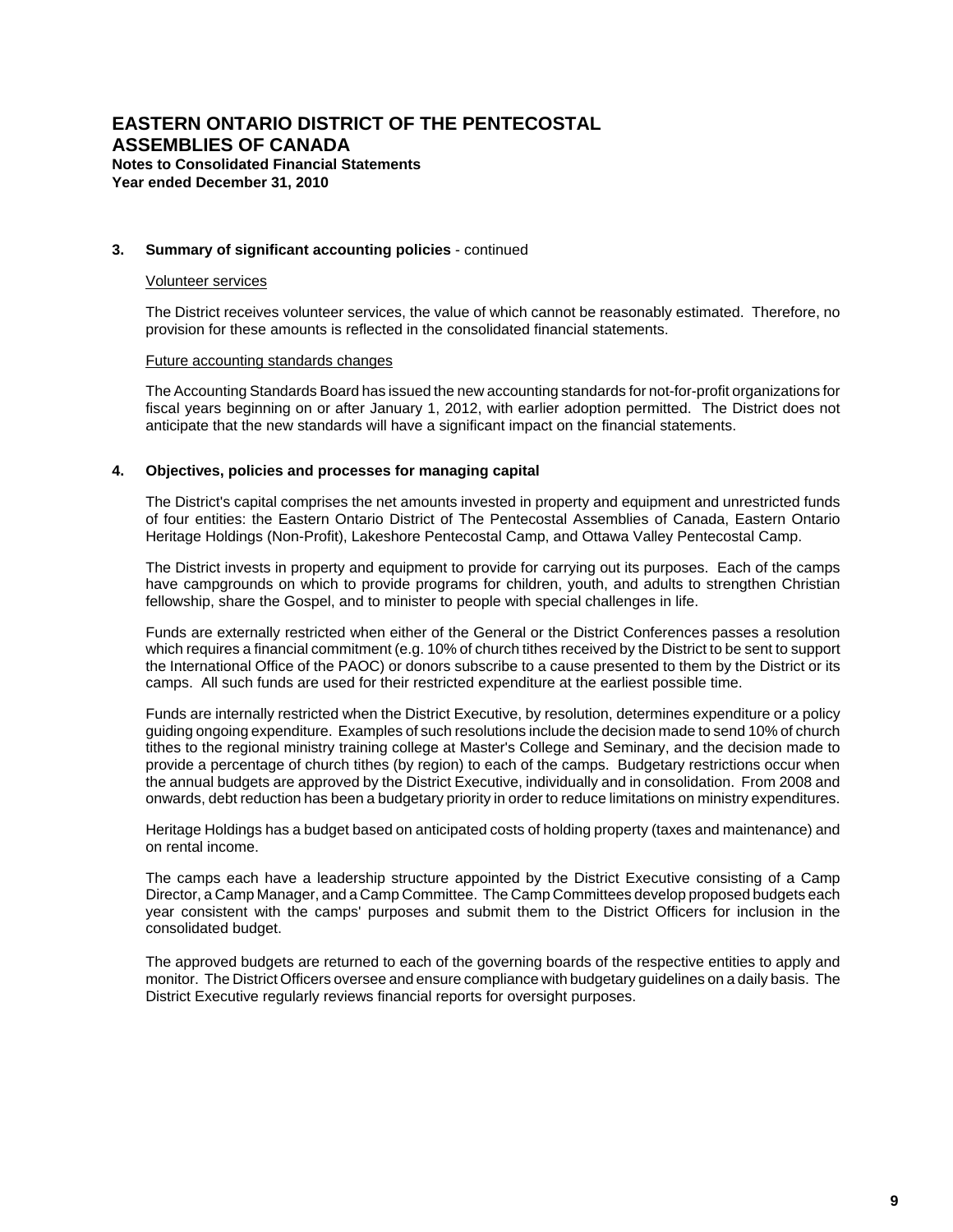**Year ended December 31, 2010**

#### **5. Financial instruments**

The Canadian Institute of Chartered Accountants provides a temporary choice for financial instruments disclosure and presentation, and the District has chosen to continue to apply Financial Instruments - Disclosure and Presentation, Section 3861 in place of Financial Instruments - Disclosure, Section 3862 and Financial Instruments - Presentation, Section 3863.

The District's financial instruments consist of cash, restricted cash, accounts receivable, prepaid deposits, loans receivable, accounts payable, bank loans, loans payable and long-term debt.

#### Measurement

The carrying values of the District's cash, restricted cash, accounts receivable, prepaid deposits, and accounts payable approximate fair values due to their short-term maturities.

Loans receivable are demand loans and are, therefore, recorded at cost as their fair value and amortized cost are not determinable.

Bank loans, loans payable and long-term debt are recorded at amortized cost using the effective interest rate method.

#### Interest rate risk

The District is exposed to interest rate price risk with respect to its loans receivable, bank loans, loans payable and long-term debt.

#### Credit risk

Credit risk arises from the potential that churches and members will fail to honour their obligations. The District is exposed to credit risk through accounts receivable and loans receivable. The District performs ongoing evaluations of its churches' and members' financial condition and limits the amount of credit extended when considered necessary.

#### **6. Loans receivable**

|                                                                                                             | 2010      | 2009         |
|-------------------------------------------------------------------------------------------------------------|-----------|--------------|
| Church planting demand loans at various interest rates<br>to a maximum of 5%, secured by various properties | \$151.788 | 142.136<br>S |
| Other general demand loans at prime rate, secured by property                                               |           | 38,963       |
| Accrued interest on loans receivable                                                                        | 5.194     | 5,410        |
|                                                                                                             | 156.982   | 186,509      |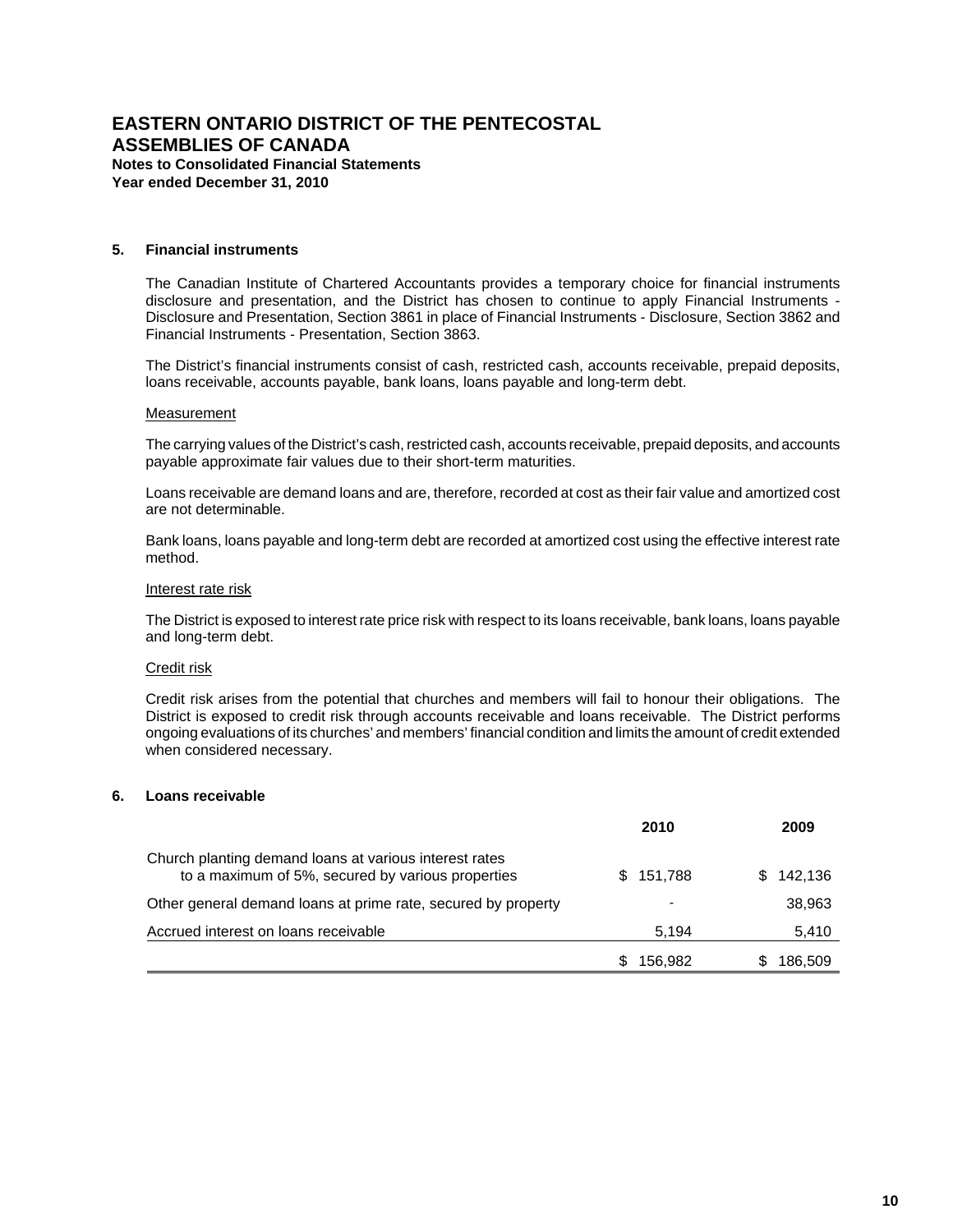**Year ended December 31, 2010**

# **7. Property and equipment**

|                                | 2010 |                      |    |                     |    |                      | 2009                 |
|--------------------------------|------|----------------------|----|---------------------|----|----------------------|----------------------|
|                                |      |                      |    | <b>Accumulated</b>  |    |                      |                      |
|                                |      | Cost                 |    | <b>Amortization</b> |    | <b>Net</b>           | <b>Net</b>           |
| <b>General District</b>        |      |                      |    |                     |    |                      |                      |
| Land held for Church planting  | \$   | 244,914              | \$ |                     | \$ | 244,914              | \$<br>244,914        |
| <b>Buildings</b>               |      | 147,696              |    | 67,329              |    | 80,367               | 82,580               |
| Equipment                      |      | 224,405              |    | 198,902             |    | 25,503               | 30,176               |
| Computers                      |      | 76,925               |    | 54,502              |    | 22,423               | 29,331               |
|                                |      | 693,940              |    | 320,733             |    | 373,207              | 387,001              |
| Heritage Holdings              |      |                      |    |                     |    |                      |                      |
| Land                           |      | 696,000              |    |                     |    | 696,000              | 696,000              |
| <b>Buildings</b>               |      | 810,342              |    | 329,577             |    | 480,765              | 490,239              |
| Site improvements              |      | 498,232              |    | 293,383             |    | 204,849              | 213,384              |
|                                |      | 2,004,574            |    | 622,960             |    | 1,381,614            | 1,399,623            |
|                                |      |                      |    |                     |    |                      |                      |
| Lakeshore Pentecostal Camp     |      |                      |    |                     |    |                      |                      |
| Land                           |      | 125,050              |    |                     |    | 125,050              | 125,050              |
| <b>Buildings</b>               |      | 3,196,472<br>572,077 |    | 1,134,552           |    | 2,061,920<br>103,966 | 1,952,531<br>122,078 |
| Equipment<br>Site improvements |      | 358,868              |    | 468,111<br>264,501  |    | 94,367               | 99,115               |
| Drainage                       |      | 163,297              |    | 102,235             |    | 61,062               | 67,847               |
| Vehicles                       |      | 160,360              |    | 153,758             |    | 6,602                | 7,003                |
| Signs                          |      | 23,011               |    | 19,116              |    | 3,895                | 4,903                |
|                                |      | 4,599,135            |    | 2,142,273           |    | 2,456,862            | 2,378,527            |
|                                |      |                      |    |                     |    |                      |                      |
| Ottawa Valley Pentecostal Camp |      |                      |    |                     |    |                      |                      |
| Land                           |      | 36,587               |    |                     |    | 36,587               | 36,587               |
| <b>Buildings</b>               |      | 694,292              |    | 591,887             |    | 102,405              | 105,150              |
| Site improvements              |      | 218,372              |    | 183,131             |    | 35,241               | 34,232               |
| Equipment                      |      | 173,614              |    | 157,360             |    | 16,254               | 20,318               |
| Vehicles                       |      | 54,936               |    | 48,255              |    | 6,681                | 7,533                |
|                                |      | 1,177,801            |    | 980,633             |    | 197,168              | 203,820              |
|                                | \$   | 8,475,450            | \$ | 4,066,599           | \$ | 4,408,851            | \$<br>4,368,971      |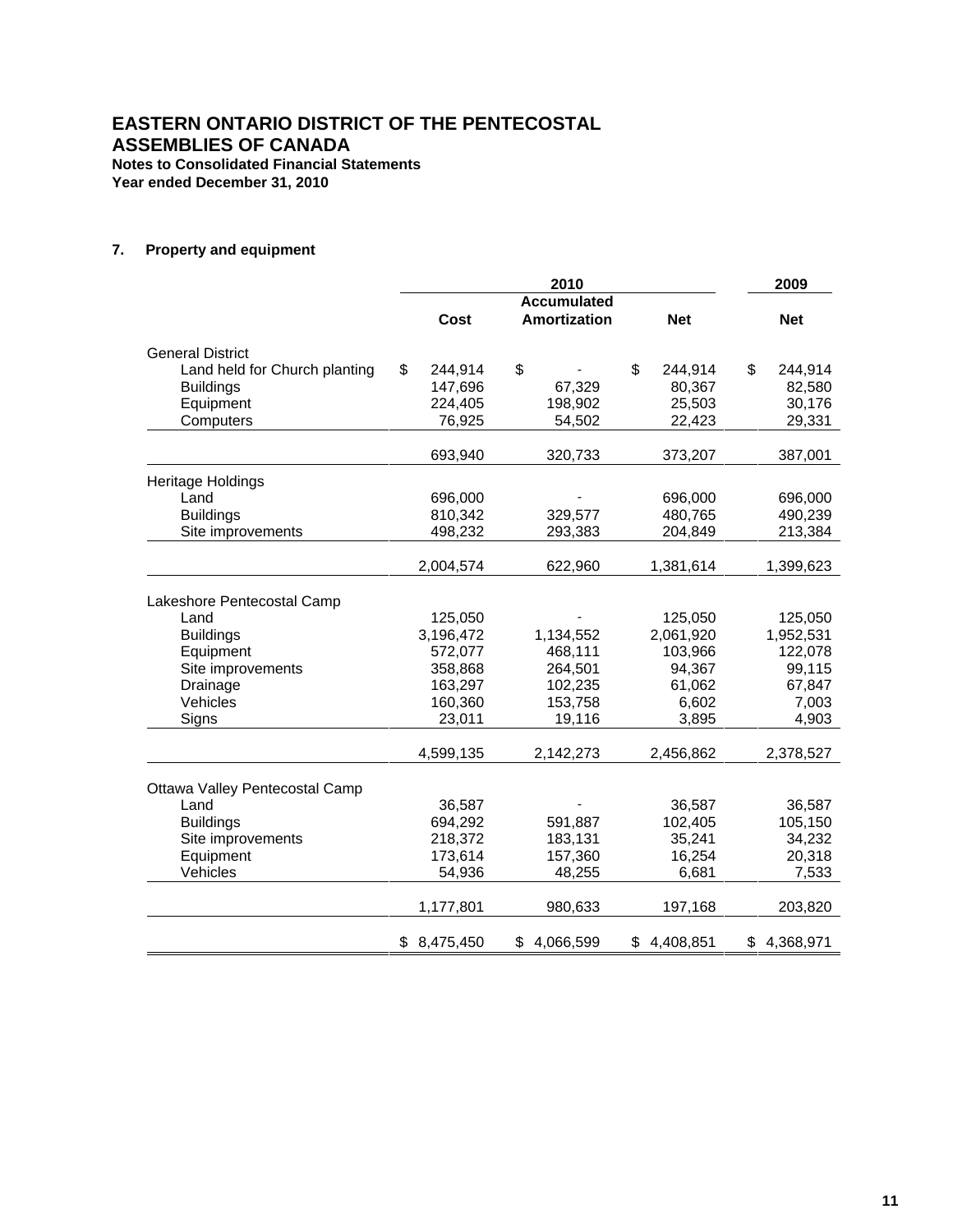**Year ended December 31, 2010**

#### **8. Bank loans**

|                                                                                                                                                                                                                                    | 2010                | 2009                 |
|------------------------------------------------------------------------------------------------------------------------------------------------------------------------------------------------------------------------------------|---------------------|----------------------|
| District loan, secured by the land located at the Lakeshore<br>and Ottawa Valley Pentecostal Camps, payable in monthly<br>blended principal and interest payments of \$11,014, bearing<br>interest at 5.76%, due December 22, 2013 | 1,478,732<br>S.     | 1,524,285<br>\$.     |
| Lakeshore Pentecostal Camp demand loan, unsecured, bearing<br>interest payable monthly at the bank prime rate plus 3.75%                                                                                                           |                     | 40,000               |
|                                                                                                                                                                                                                                    | 1,478,732           | 1,564,285            |
| Bank indebtedness                                                                                                                                                                                                                  |                     |                      |
| General District                                                                                                                                                                                                                   |                     | 40,000               |
| Less: current portion                                                                                                                                                                                                              | 1,478,732<br>49,394 | 1,604,285<br>126,667 |
|                                                                                                                                                                                                                                    | 1.429.338           | 1.477.618            |

Interest expensed for the year amounted to \$86,800 (2009 - \$91,427). Any bank indebtedness would be repayable on demand and bear interest at the bank prime rate plus 3.75%. No such indebtedness was incurred during the year. The maximum available overdraft credit is \$200,000 (2009 - \$200,000).

Future minimum principal payments on bank loans are as follows:

| 2011       | \$<br>49,394    |
|------------|-----------------|
| 2012       | 52,280          |
| 2013       | 55,335          |
| 2014       | 58,568          |
| 2015       | 61,990          |
| Thereafter | 1,201,165       |
|            |                 |
|            | 1,478,732<br>\$ |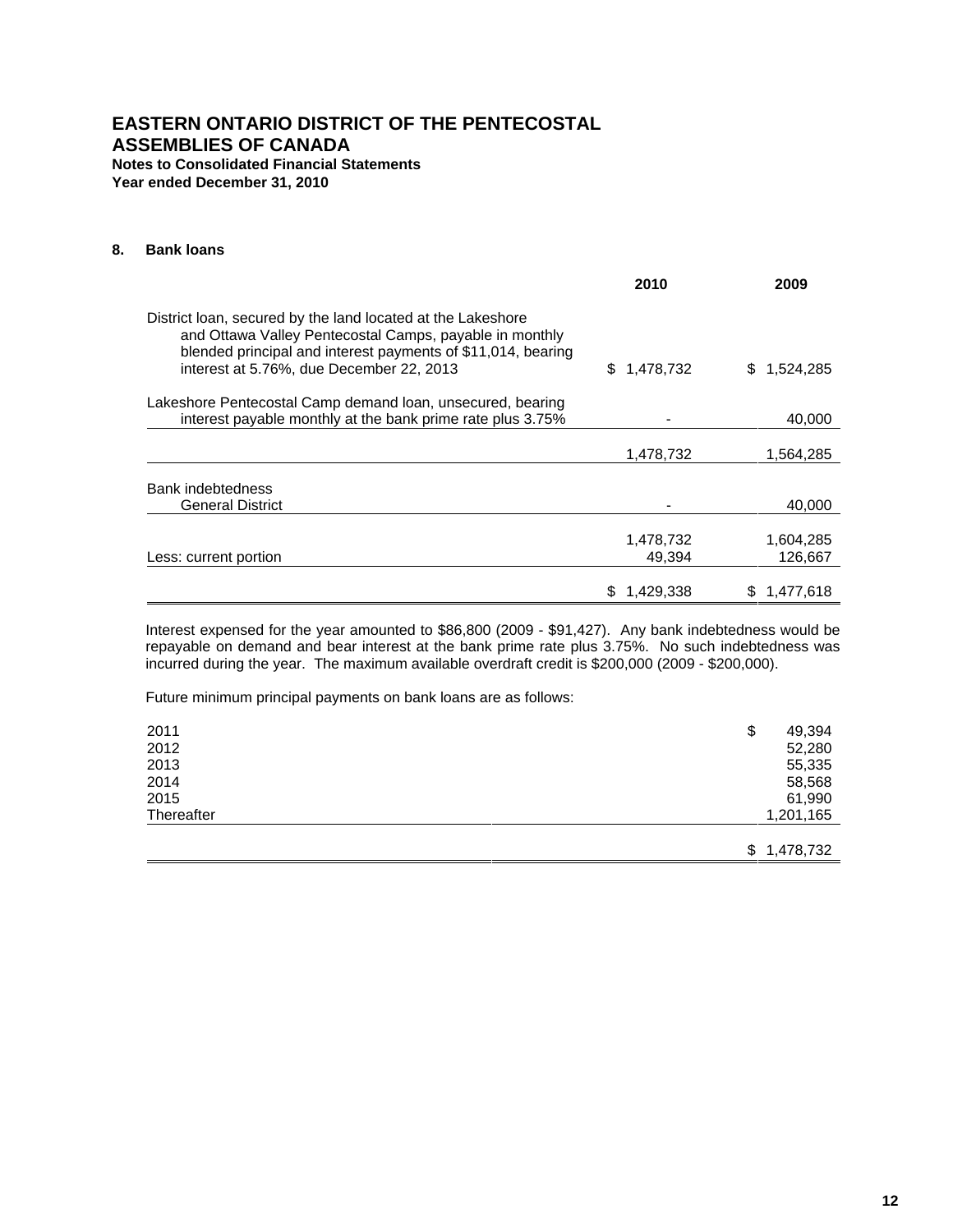**Year ended December 31, 2010**

# **9. Designated funds payable**

The activity for the designated funds is as follows:

| January 1,<br>2010<br>Opening<br><b>Balance</b> |                     |                                        | December 31,<br>2010<br><b>Closing</b><br><b>Balance</b>                  |
|-------------------------------------------------|---------------------|----------------------------------------|---------------------------------------------------------------------------|
|                                                 |                     |                                        |                                                                           |
| \$                                              |                     |                                        | \$116,185                                                                 |
| 6,587                                           | 10,935              |                                        | 10,248                                                                    |
|                                                 | 26,250              | 26,250                                 |                                                                           |
|                                                 | 7,690               | 7,690                                  |                                                                           |
|                                                 | 7,359               | 7,359                                  |                                                                           |
|                                                 | 1,308               | 1,308                                  |                                                                           |
| 43,140                                          | 133,174             | 49,881                                 | 126,433                                                                   |
|                                                 |                     |                                        |                                                                           |
| 82,387                                          | 90,600              | 832                                    | 172,155                                                                   |
| 8,350                                           |                     |                                        | 8,350                                                                     |
|                                                 | 9,027               | 4,540                                  | 4,487                                                                     |
| 64,453                                          | 83,674              | 145,028                                | 3,099                                                                     |
| 826                                             | 39,184              | 40.000                                 | 10                                                                        |
|                                                 | 5,661               |                                        |                                                                           |
|                                                 |                     |                                        |                                                                           |
| 156,016                                         | 228,600             | 196,515                                | 188,101                                                                   |
|                                                 |                     |                                        |                                                                           |
|                                                 |                     |                                        |                                                                           |
|                                                 | 10,579              | 2,655                                  | 7,924                                                                     |
|                                                 | 20,579              | 12,655                                 | 7,924                                                                     |
|                                                 |                     |                                        | \$322,458                                                                 |
|                                                 | 36,553<br>\$199,156 | \$79,632<br>454<br>10,000<br>\$382,353 | Increases Decreases<br>\$<br>7,274<br>5,661<br>454<br>10,000<br>\$259,051 |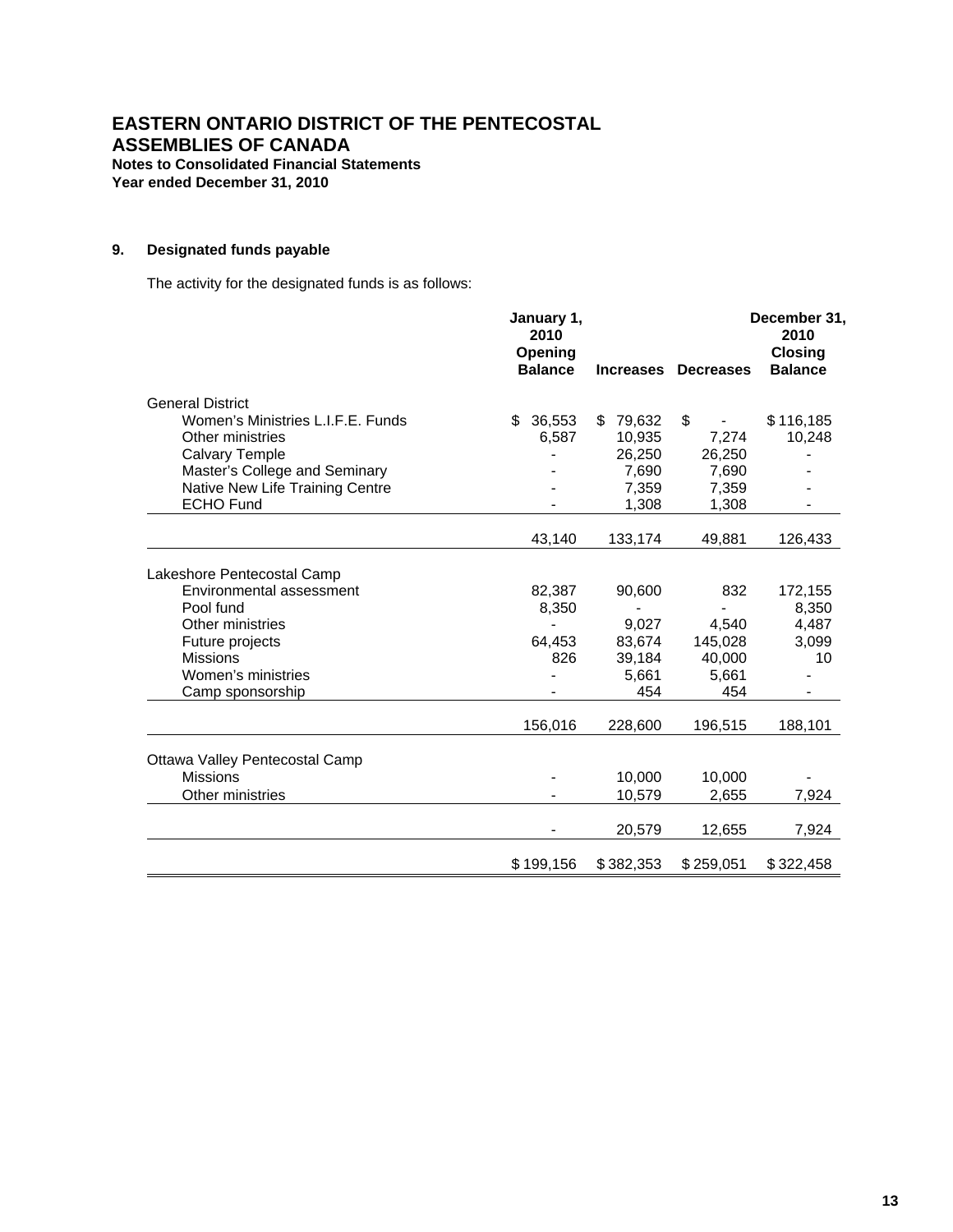**Year ended December 31, 2010**

## **10. Loans payable**

|                                                                                                                                 | 2010            | 2009      |
|---------------------------------------------------------------------------------------------------------------------------------|-----------------|-----------|
| Loans from individuals, unsecured, bearing interest rates to a<br>maximum of 4%, redeemable on demand                           | 890.503<br>S    | 990.425   |
| Loans from churches and related organizations, unsecured, bearing<br>interest rates to a maximum of 4.35%, redeemable on demand | 823,791         | 762,922   |
|                                                                                                                                 | 1.714.294<br>S. | 1,753,347 |

Interest expensed for the year amounted to \$62,393 (2009 - \$60,632).

#### **11. Intercompany loans from District**

The intercompany loans are unsecured, bearing interest at 5% with no formal terms for principal repayment. Interest was charged to the two camp funds in the amount of \$75,090 (2009 - \$74,285) and is reflected in the net subsidies in the statement of activities (note 14).

#### **12. Long-term debt**

|                                                                                                                                                                                                                                                                            | 2010                 | 2009                 |
|----------------------------------------------------------------------------------------------------------------------------------------------------------------------------------------------------------------------------------------------------------------------------|----------------------|----------------------|
| Heritage Holdings<br>Mortgage payable, secured by property, bearing interest at<br>4.70%, repayable in annual principal payments of \$50,000,<br>payable semi-annually, with interest payments, on June 1<br>and December 1, due December 1, 2012.                         | 1,295,000<br>S.      | 1,345,000            |
| Lakeshore Pentecostal Camp<br>Mortgage on Lakeshore Pentecostal Camp property, bearing<br>interest at 4.8%, repayable in monthly blended principal and<br>interest payments of \$7,538, due February, 2013 but<br>renewable for four further terms of three years.         | 781,802              | 833,759              |
| Ottawa Valley Pentecostal Camp<br>Mortgage on Ottawa Valley Pentecostal Camp property, bearing<br>interest at 4.8%, repayable in monthly blended principal and<br>interest payments of \$3,394, due February, 2013 but<br>renewable for five further terms of three years. | 394,245              | 415,226              |
| Less: current portion                                                                                                                                                                                                                                                      | 2,471,047<br>125,721 | 2,593,985<br>121,490 |
|                                                                                                                                                                                                                                                                            | \$ 2,345,326         | \$2,472,495          |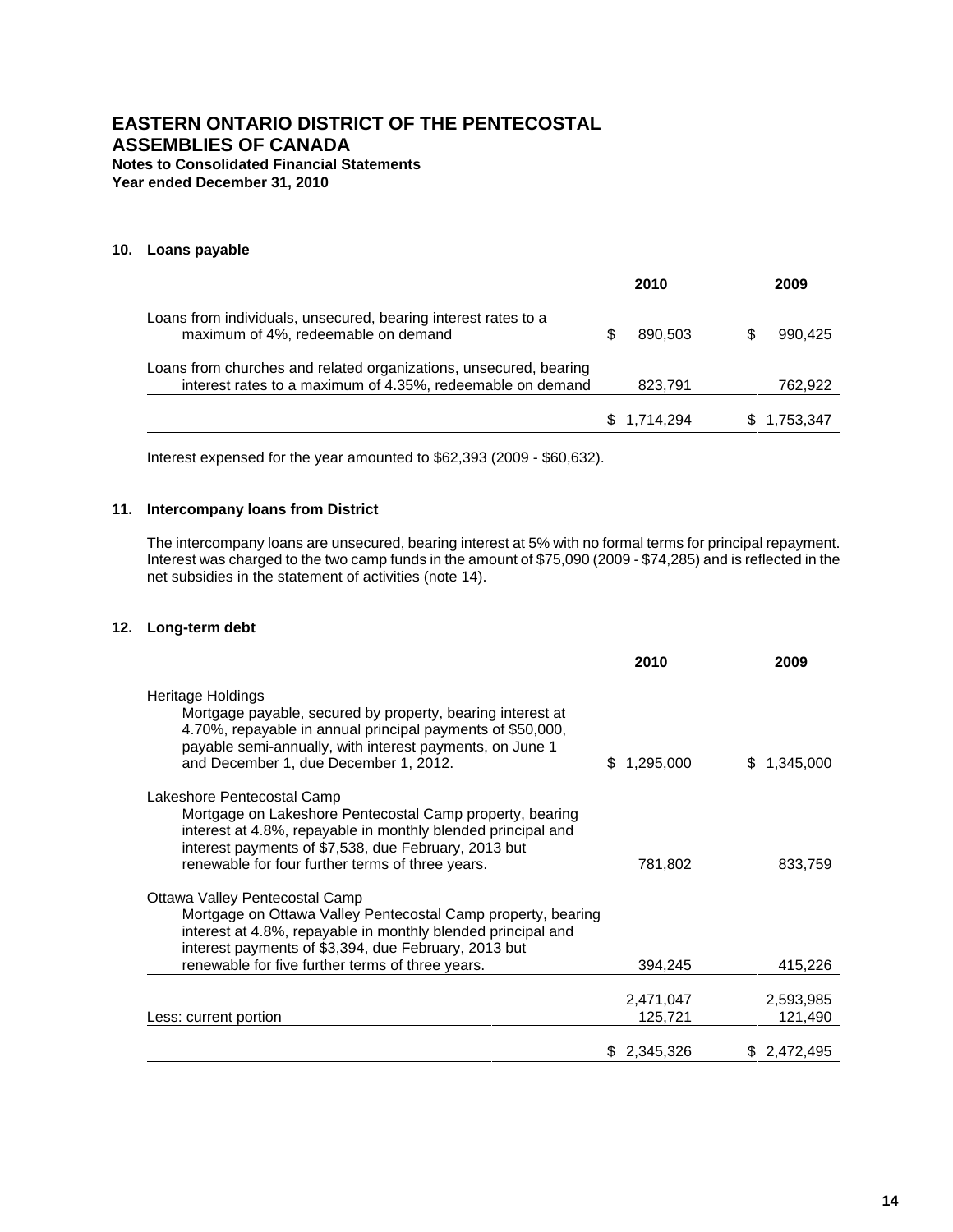#### **12. Long-term debt** - continued

Interest expensed on long-term debt during the year amounted to \$120,281 (2009 - \$193,149).

The Heritage Holdings mortgage is payable to the Pentecostal Financial Services Group Inc. ("PFSG"), a wholly-owned subsidiary of the PAOC, to be forwarded to a group of private investors.

The camp mortgages are payable to The Pension Fund (1969) of The Pentecostal Assemblies of Canada (the "Pension Fund") and are secured by a first mortgage registered to the Pension Fund and an assignment of insurance proceeds.

It is management's intention to renew these mortgages as they come due. Future minimum principal payments are expected to be as follows:

| 2011       | \$<br>125,721 |
|------------|---------------|
| 2012       | 1,324,522     |
| 2013       | 80,000        |
| 2014       | 82,000        |
| 2015       | 84,000        |
| Thereafter | 774,804       |
|            | \$2,471,047   |

#### **13. Invested in property and equipment**

Invested in property and equipment consists of property and equipment less related debt secured by property as follows:

|                                                                 |                            | 2009                               |                                         |     |                                                              |                            |                              |
|-----------------------------------------------------------------|----------------------------|------------------------------------|-----------------------------------------|-----|--------------------------------------------------------------|----------------------------|------------------------------|
|                                                                 | General<br><b>District</b> | <b>Heritage</b><br><b>Holdings</b> | Lakeshore<br><b>Pentecostal</b><br>Camp |     | <b>Ottawa</b><br><b>Valley</b><br><b>Pentecostal</b><br>Camp | Total                      | Total                        |
| Property and<br>equipment                                       | \$<br>373.207              | \$1,381,614                        | $$2,456,862$ \$                         |     | 197,168                                                      | \$4,408,851                | \$4,368,971                  |
| Less:<br>Applicable portion<br>of loans                         |                            |                                    |                                         |     |                                                              |                            |                              |
| from District<br>Long-term debt<br>Non-applicable<br>portion of |                            | (86,614)<br>(1,295,000)            | (1, 198, 393)<br>(781, 802)             |     | (394, 245)                                                   | (1,285,007)<br>(2,471,047) | (1,498,721)<br>(2, 178, 759) |
| loans                                                           |                            |                                    |                                         |     | 197,077                                                      | 197.077                    | 96,489                       |
|                                                                 | \$<br>373,207              | - \$                               | \$<br>476,667                           | -\$ |                                                              | \$<br>849,874              | 787,980<br>S.                |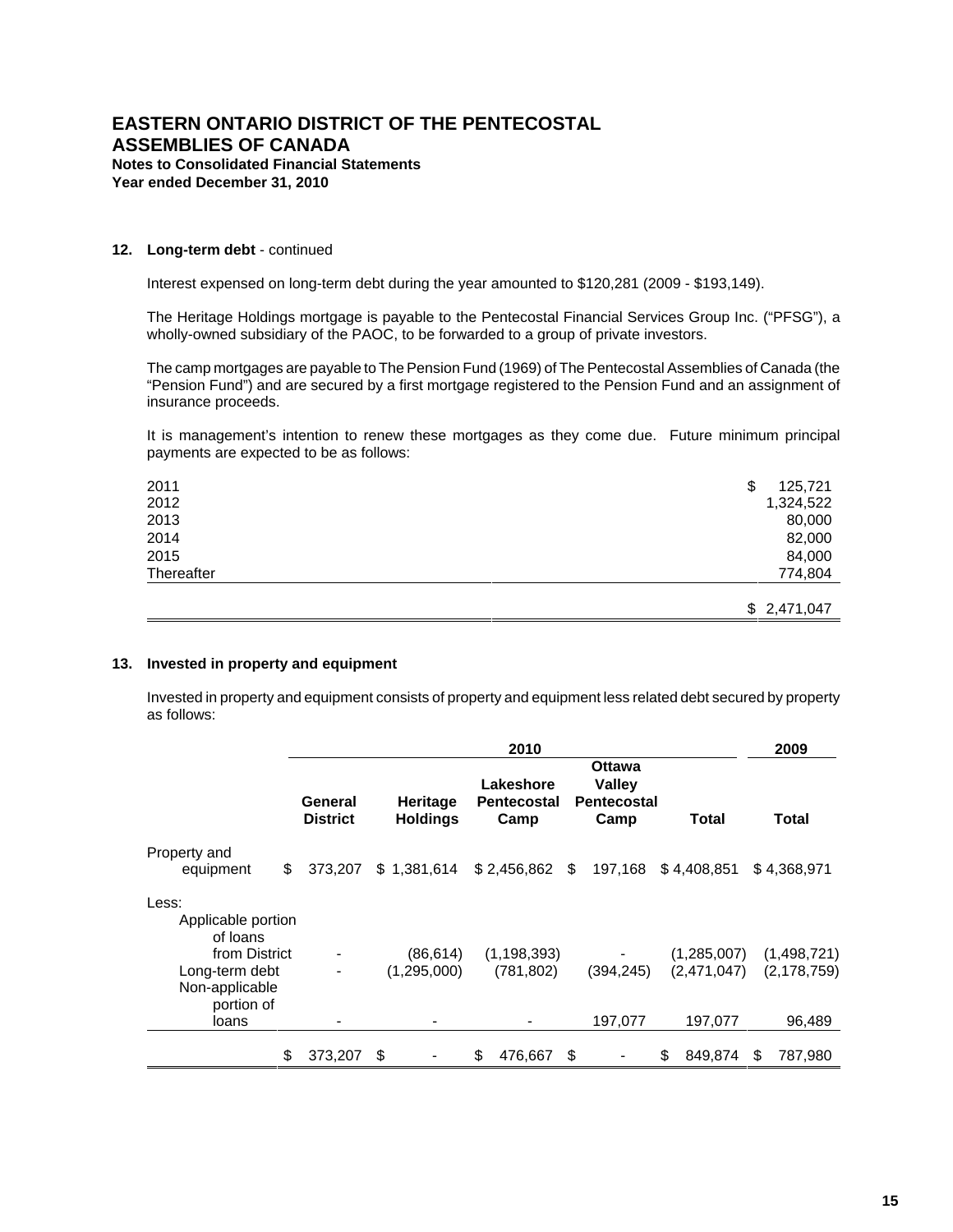#### **14. Net subsidies**

Net subsidies include the following transactions:

|                    | General<br><b>District</b> | <b>Heritage</b><br><b>Holdings</b> |                          | Lakeshore<br><b>Pentecostal</b><br>Camp |           | <b>Ottawa</b><br><b>Valley</b><br><b>Pentecostal</b><br>Camp |           | Total |   |
|--------------------|----------------------------|------------------------------------|--------------------------|-----------------------------------------|-----------|--------------------------------------------------------------|-----------|-------|---|
| Subsidies          | \$ (142, 302)              | \$                                 | -                        | S                                       | 72.742    | S                                                            | 69.560    | \$    | - |
| Interest (note 11) | 75,090                     |                                    | $\overline{\phantom{a}}$ |                                         | (60, 223) |                                                              | (14, 867) |       |   |
| Rent               | (60,000)                   |                                    | 60,000                   |                                         |           |                                                              |           |       |   |
|                    | \$(127,212)                | \$                                 | 60,000                   | \$                                      | 12.519    |                                                              | 54,693    | \$    |   |

Subsidies from the General District fund to the camp funds represent a portion of the tithes collected by the General District which have been allocated to the camps on a predetermined proportionate basis.

Interest charged by the General District to the camps is on account of the intercompany loans (note 11).

Rent charged by Heritage Holdings to the General District is for the use of premises.

#### **15. Related party transactions**

Related party transactions are in the normal course of operations and are measured at the exchange amount, which is the amount of consideration established and agreed upon by the related parties.

During the year, the District held a loan for an employee, payable on demand bearing interest at 4.5% which was payable on a monthly basis. The loan receivable from the employee at December 31, 2010 is \$Nil (2009 - \$38,963).

#### **16. Commitments**

The District has contracted to lease various office equipment until 2013. The minimum rental cost for the next three years is as follows:

| 2011 | S. | 18,000 |
|------|----|--------|
| 2012 |    | 18,000 |
| 2013 |    | 9,000  |

The District is required to repay \$400,000 in loans payable to an individual in 2011.